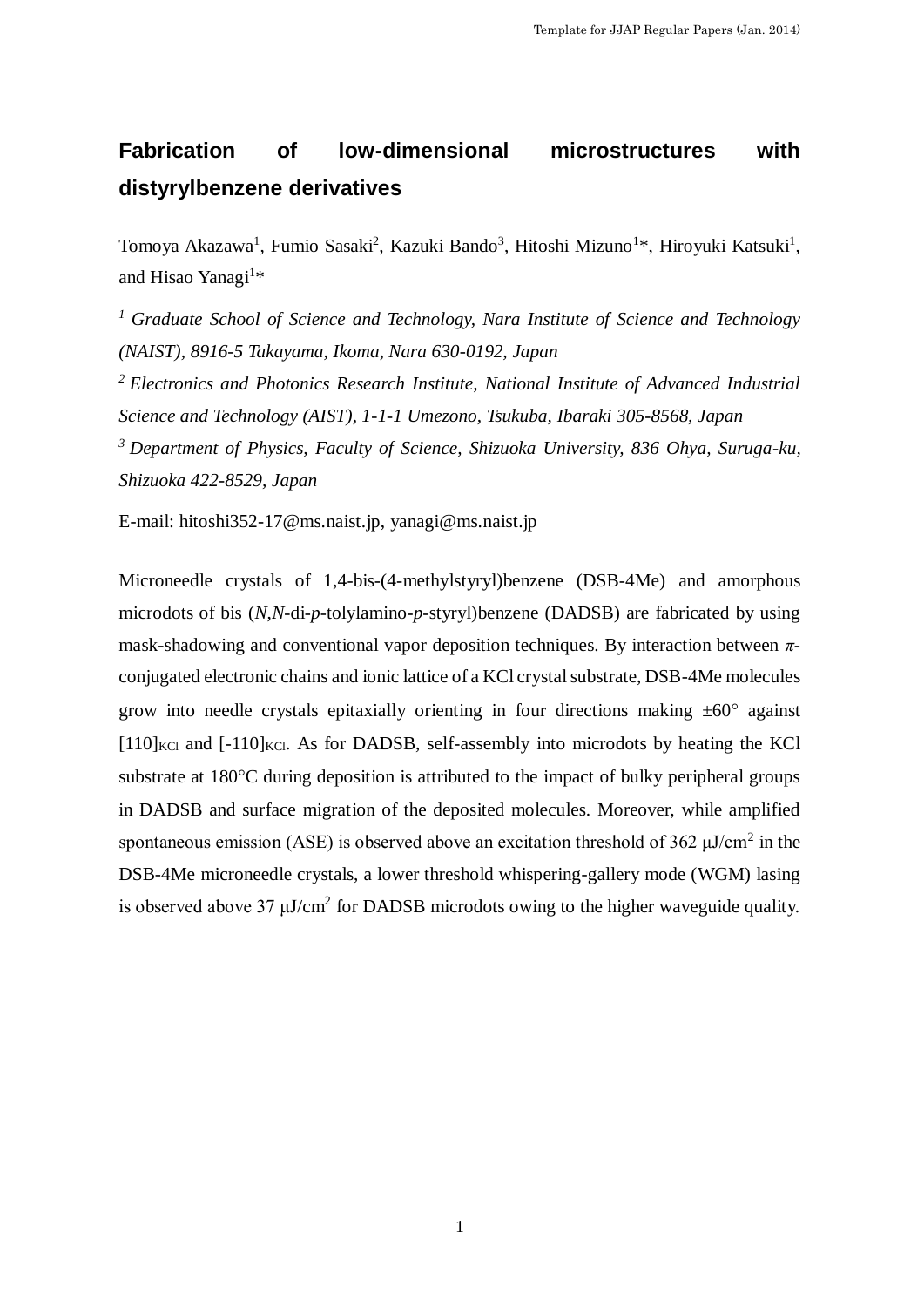# **1. Introduction**

Miniaturization of lasers is of major interest for photonic and optoelectronic devices such as all-optical computing and biomedical imaging.1-8) Semiconductor lasers with micro- and nanostructures are building blocks for their devices.<sup>4-6, 9-11)</sup> In comparison to inorganic materials, organic materials have advantages, such as compatibility with plastic substrates, tunable emission wavelengths at the visible region, low-cost, and low-temperature processing. Among organic devices, the organic lasers have currently lied at the heart of the interests owing to an observation of current-injection lasing from an organic light-emitting diode structure reported by Adachi *et al*. 3) To observe the lasing, fabrication of a microresonator which is formed by the facets of crystals with micrometer sizes with regular shapes is essential. $4-6, 9-11$ 

However, fabrication methods of organic crystals with regular shapes have not yet been fully established.<sup>10-24)</sup> There are reports on patterned thiophene/phenylene co-oligomer (TPCO) single-crystalline microcavity array using lithography techniques.14, 15, 19) In the lithography and dry etching, there is a concern on the damage incurring during reactive ion etching (RIE) for organic crystals, in addition to many fabrication steps. Although there are reports on self-assembled crystals<sup>13, 16-21)</sup> with well-shaped side facets fabricated by solution processes, the control of the dimensions, sizes, and shape of microstructures is of great importance in observing the lasing. Meanwhile, epitaxial self-assembly of organic molecules is one of the unique fabrication methods for microstructures such as one-dimensional microneedles and microdots,  $11, 22, 23$  in terms of fewer fabrication processes and a capable of shape control of microresonators through the interaction between the molecules and a substrate. Herein, we report on the fabrication of microneedle crystals and microdots on ionic crystal substrates using distyrylbenzene derivatives that exhibit excellent lasing performances.22-28) The light amplification characteristics of these microstructures are also demonstrated to verify the utility as gain media.

## **2. Experimental methods**

1,4-bis-(4-methylstyryl)benzene (DSB-4Me) and bis (*N*,*N*-di-*p*-tolylamino-*p*styryl)benzene (DADSB) were purchased from Tokyo Kasei Kogyo (Tokyo, Japan). DSB-4Me was purified by vacuum sublimation once before use. For fabrication of DSB-4Me microneedle crystals, we used a mask-shadowing vapor-deposition technique<sup>30)</sup> which enables the growth of self-waveguiding crystals only on the masked regions (pinhole diameter: 0.6 mm, hole spacing: 1.1 mm) on a cleaved (001) face of a potassium chloride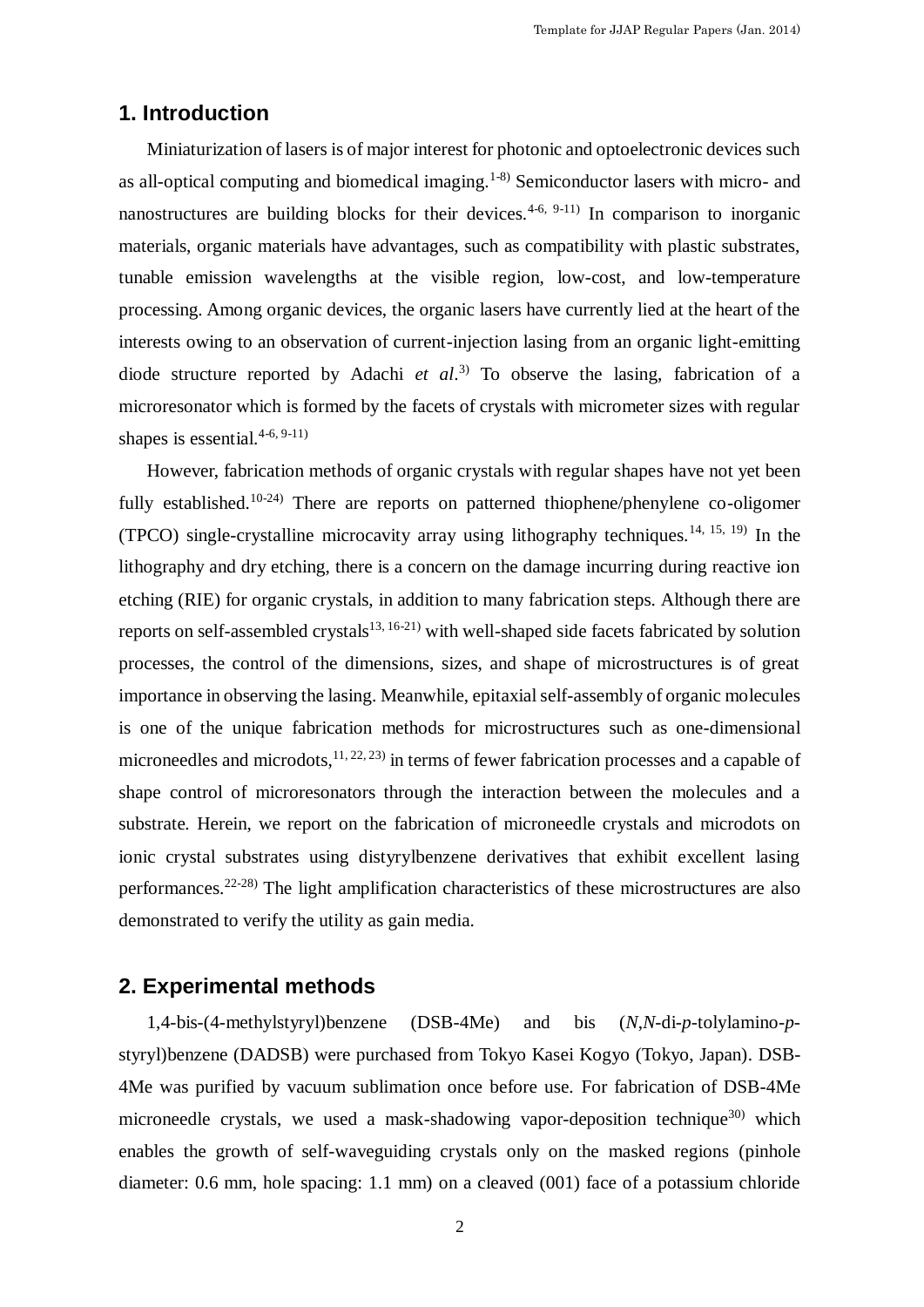(KCl) single-crystal substrate. The KCl single crystal was cleaved to provide the substrate  $(10\times10\times1$  mm<sup>3</sup>) in air, and the substrate was transferred immediately into a vacuum chamber (pressure:  $2\times10^{-4}$  Pa). When the substrate temperature (*T<sub>s</sub>*) reaches *T<sub>s</sub>*=70°C or 100°C during deposition, the DSB-4Me was vapor-deposited onto the KCl (001) surface at a deposition rate of 0.23 Å/s or 0.9 Å/s, respectively. For fabrication of microdots, DADSB was vacuumdeposited at a rate of more than 2.0  $\AA$ /s on the KCl substrate kept at  $T_s=180^{\circ}\text{C}$  that induces a molecular migration on the surface and nucleation at the steps and kink sites existing on the (001) terrace. To prevent photo-oxidative degradation of DADSB molecules upon highdensity photoexcitation, the deposited microdots on the KCl substrate were covered with a cap layer composed of MgF2. The fluorescence images of DSB-4Me microneedle crystals and DADSB microdots were taken under excitation at  $\lambda_{\rm ex} = 365$  nm (Olympus BX51). For preparation of a sample for x-ray diffraction (XRD) measurements, amorphous carbon was deposited by thermal evaporation on the DSB-4Me microneedle crystals or DADSB microdots grown on the KCl substrates. Then, we used ultrapure water to dissolve the KCl substrates, thereby allowing the DSB-4Me microneedles or DADSB microdots to be transferred onto a glass substrate. To determine the crystal structure of DSB-4Me, plateletlike single crystals were prefabricated by solution-grown method.<sup>20, 21</sup> 3.8 mg of DSB-4Me powder was dissolved in a mixed solvent (12 g) of toluene and hexane (1:1 volume ratio) at 80 $^{\circ}$ C, and then crystals were precipitated by gradually cooling the solvent to 30 $^{\circ}$ C in more than 12 hours. By filtrating the resulting solution, we obtained the single crystals for XRD measurements. The XRD measurements of the DSB-4Me microneedle crystals and DADSB microdots were carried out using a RINT-TTRIII/NM (Rigaku). The Mo-K $\alpha$  radiation ( $\lambda$  = 0.71075 Å) was used as the x-ray source. Atomic force microscopy (AFM, SII SPI3800N-SPA400) observations were carried out to investigate the needle width and height for DSB-4Me microneedle crystals, and diameter and thickness for DADSB microdots.

For measurements of excitation density dependence of photoluminescence (PL) spectra for DSB-4Me microneedle crystals, a Ti:sapphire femtosecond pulsed laser with  $\lambda_{\text{ex}} = 400$ nm, repetition rate of 1 kHz, and pulse width of 35-40 fs duration was used as an excitation source. A stripe-shaped excitation beam  $(2.5 \text{ mm} \times 400 \text{ µm})$  was incident perpendicular to the needle crystal/KCl surface. The emitted light from the crystal edges was detected using a spectrometer (Roper Scientific, SP2156-300GK) and with a CCD camera (Princeton Instruments, ProEM512). In PL measurements for DADSB microdots, we used a neodymium (Nd):YAG laser ( $\lambda_{\text{ex}}$  = 355 nm, repetition rate of 1.2 kHz, pulse width of <1.1 ns) as an excitation source. The stripe-shaped beam  $(3.5 \text{ mm} \times 570 \text{ \mu m})$  was incident with an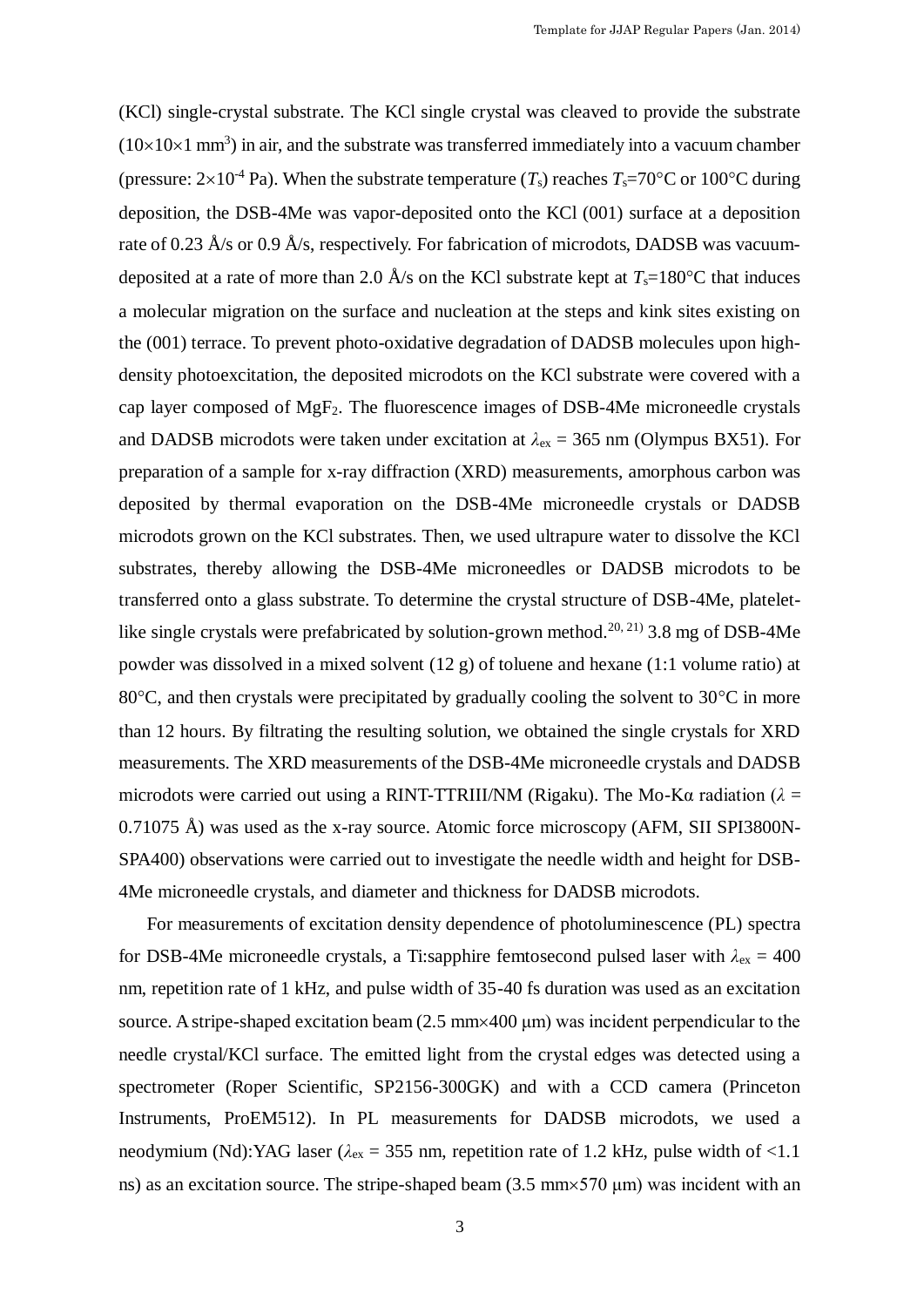angle of approximately  $45^{\circ}$  to the microdot/KCl surface, and the light emission was detected from parallel direction to the substrate using a CCD spectrometer (Hamamatsu PMA-50).

### **3. Results and discussion**

The molecular structure of DSB-4Me is shown in Fig. 1(a). Figures 1(b) and 1(c) show the fluorescence micrographs of DSB-4Me deposited without and with a shadow mask with pinholes. The pinhole contour is marked with a white dashed line in Fig. 1(c). In Fig. 1(c), the DSB-4Me needle crystals with a short length can be seen in the pinhole region, unlike conventional vacuum-deposited film without the mask as shown in Fig. 1(b), but longer needle crystals have been grown in the region covered with the mask.

Figure 1(d) represents the chemical structure of DADSB. The fluorescence micrographs of DADSB microdots fabricated without and with the pinhole mask are shown in Figs. 1(e) and 1(f), respectively. From the fluorescence images, we can see that DADSB microdots have 2-20 μm diameter, and they somewhere align in one direction (shown by arrows in Fig. 1(e)) along atomic steps of the KCl substrate surface. The growth feature of these isolated microdots is attributed to the impact of bulky peripheral groups in DADSB, and selfassembly via surface migration of the molecules during deposition at  $180^{\circ}$ C. In the case using the shadow mask as shown in Fig. 1(f) (pinhole position was marked with a white dashed line), the size and morphology remained seemingly unchanged as compared to the microdots fabricated by the conventional vapor deposition technique without the shadow mask shown in Fig. 1(e). This means that the mask-shadowing effect results in no dominant promotion in epitaxial growth for DADSB having bulky peripheral groups.

AFM images of representative DSB-4Me microneedle crystals and DADSB microdots are shown in Fig. 2. Figures  $2(b)$  and  $2(d)$  represent the cross-sectional profiles showing the height and width of DSB-4Me microneedle, and the diameter and thickness of DADSB microdots (measured positions are marked with lines in Figs. 2(a) and 2(c), respectively). In Fig. 2(b), the height (thickness) and width of the needle are 89 nm and 1.2 μm, respectively. In Fig. 2(d), the diameter/thickness of the two microdots are 3.94 μm/345 nm and 4.67 μm/367 nm.

Figure 3 shows the fluorescence micrographs without (a) and with ((b), (c)) a polarizer. The photographs of Figs. 3(b) and 3(c) were taken with the electric vector *E* set parallel to  $[110]_{\text{KCl}}$  and  $[-110]_{\text{KCl}}$  directions of the KCl substrate, respectively. As can be seen in Fig. 3, the DSB-4Me molecules grow into microneedle crystals epitaxially orienting in four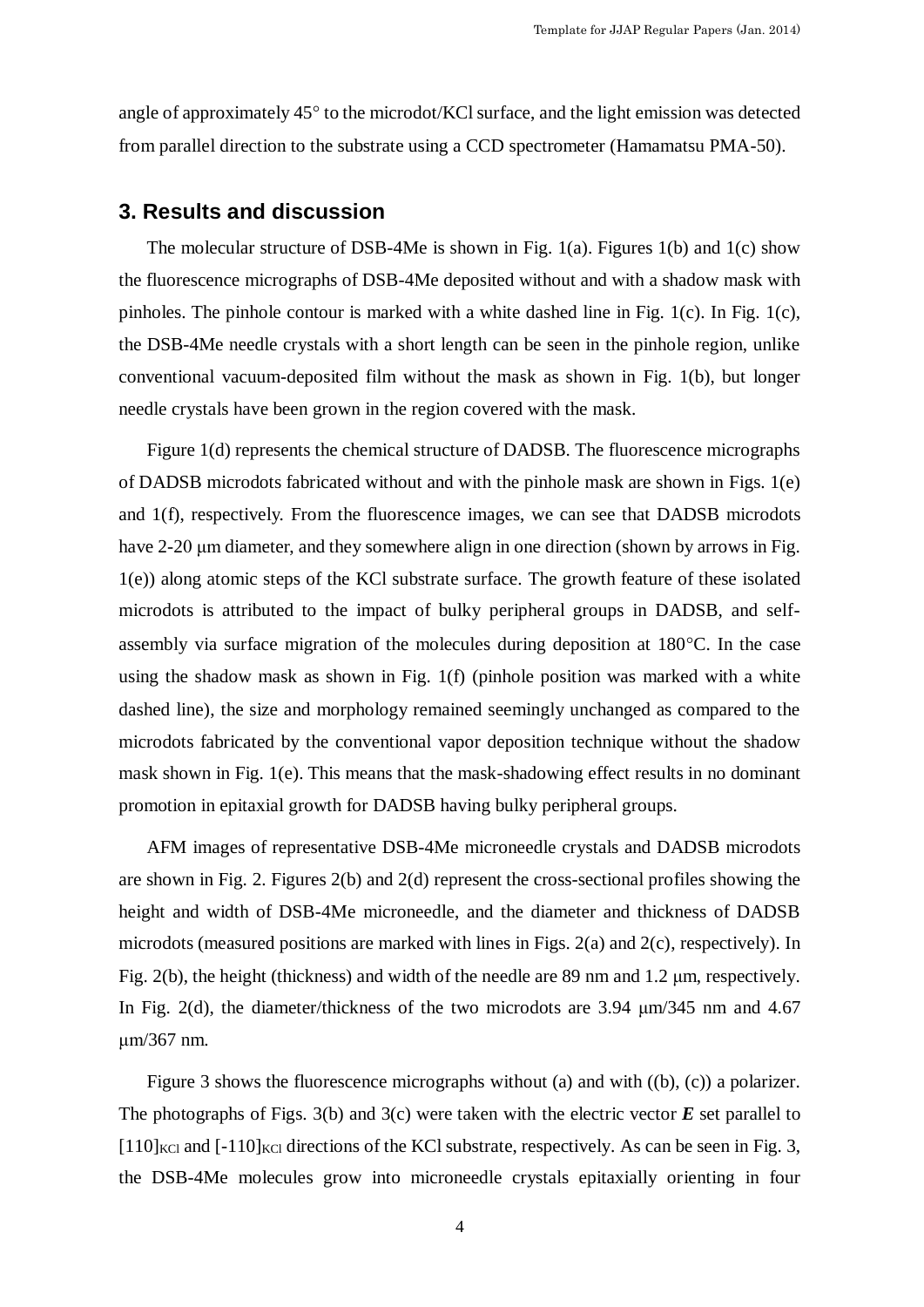directions making  $\pm 60^{\circ}$  with respect to the [110]<sub>KCl</sub> and [-110]<sub>KCl</sub>. The epitaxial orientation originates in lying adsorption of the  $\pi$ -electronic backbone of DSB on the ionic row along  $\langle 110 \rangle_{\text{KCl}}$  as illustrated in Fig. 3(d).

Then we carried out XRD measurements to examine the crystal structure using singlecrystal DSB-4Me prepared by the solution-grown method. The XRD analysis determined that the DSB-4Me molecules crystallized in orthorhombic form having  $P_{bca}$  space group with unit cell parameters  $a = 7.3327 \text{ Å}$ ,  $b = 5.8932 \text{ Å}$ ,  $c = 38.937 \text{ Å}$ . Figure 4(a) shows the XRD pattern of DSB-4Me microneedle crystals. The diffraction peak at  $2\theta = 23.6^{\circ}$  corresponding to *d*-spacing of 0.377 nm indicates that the (200) plane of the DSB-4Me microneedle crystals is in contact parallel to the (001) face of the KCl substrate. Figure 4(b) shows the molecular alignment in the (200) plane of the DSB-4Me crystal. The molecular orientations projected on the *bc* plane in Fig. 4(b) indicates that the DSB-4Me molecules arrange with a tilt angle of 60<sup>°</sup> against *b*-axis of the crystal. This molecular orientation is in good agreement with the results of the oriented growth of DSB-4Me microneedle crystals shown in Fig. 3. An XRD pattern of the DADSB microdots transferred onto a glass substrate is shown in Fig. 4(c). The weak peak at  $2\theta = 28.35^{\circ}$  corresponds to the (200) reflection of the KCl substrate still remaining during the wet-transferring process. As a result, it is conceivable that the DADSB microdots have an amorphous structure since no diffraction peak was observed from the microdots.

We next investigated light amplification properties of the DSB-4Me microneedle crystals and DADSB microdots. Figure 5 shows excitation density dependences of their PL spectra. In Fig. 5(a) of the DSB-4Me microneedle crystals, three PL peaks located at 464 nm, 497 nm, and 532 nm correspond to the 0-1, 0-2, and 0-3 transitions from the lowest excited state to the vibronic levels of the ground state.<sup>28)</sup> The inset in Fig.  $5(a)$  indicates the excitation density dependence of integrated PL intensity of the 0-1 band. Above an excitation density of 362 μJ/cm<sup>2</sup>, spectral narrowing was observed at 464 nm corresponding to the 0-1 band. This gain-narrowed emission with a full width at half maximum (FWHM) of 8.5 nm at 799  $\mu$ J/cm<sup>2</sup> is ascribed to amplified spontaneous emission (ASE) in comparison to the weak fluorescence band with FWHM of 21.3 nm at 57  $\mu$ J/cm<sup>2</sup>. This considerably high ASE threshold is probably caused by lower light confinement due to emission leakage from the surface of the needle crystals as well as unsuitable morphology leading to high-loss guided modes as is expected from Fig. 2(b). To reduce the threshold, further improvement of light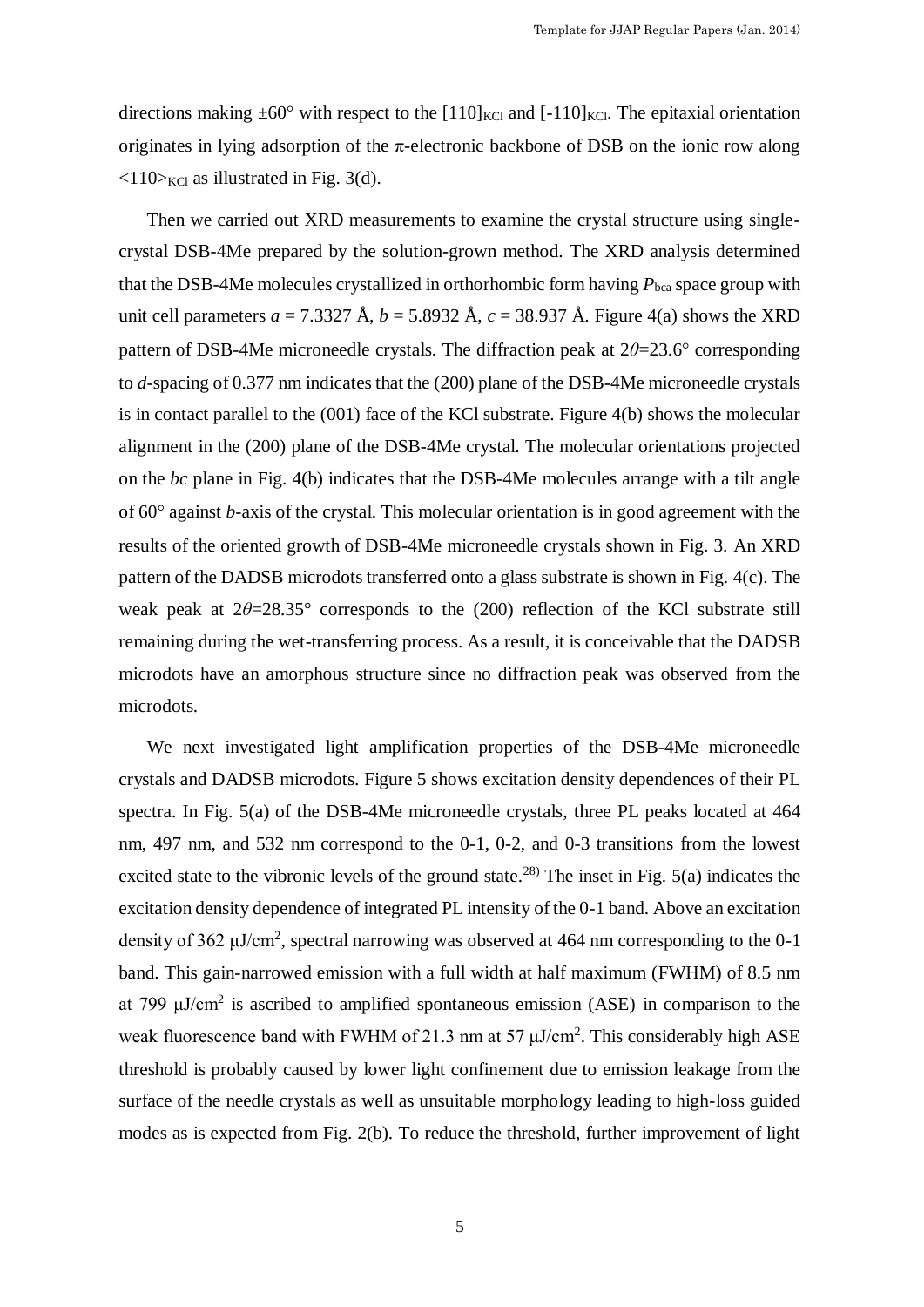confinement to the crystal waveguide, reduction of propagation loss, and introduction of a resonator cavity are necessary.

Figure 5(b) and the inset show excitation density dependence of integrated PL intensity of the 0-1 band in the DADSB microdots. The change in PL spectra (spectral resolution of ~0.8 nm) demonstrates that light amplification is observed above an excitation threshold of  $37 \mu J/cm^2$ . This lower threshold in comparison to the DSB-4Me needle crystals can be attributed to stronger light confinement with lower propagation loss based on a whisperinggallery mode (WGM). In the high resolution PL spectra (spectral resolution of  $\sim 0.2$  nm) shown in Fig. 5(c), emissions with mode structures were observed. Suppose that the refractive index *n* for DADSB is similar to other distyrylbenzene derivatives, the reported value *n* of 2.3-6.5<sup>26, 27)</sup> allows a calculation of mode interval  $\Delta E$  of 24-692 cm<sup>-1</sup> for the DADSB microdots with 2-20  $\mu$ m diameter, according to the relation of WGM lasing  $\Delta E =$  $hc/(n_{\text{eff}} L)$ ,<sup>30)</sup> where *h* is the Planck's constant, *c* is the speed of light,  $n_{\text{eff}}$  is the effective refractive index, and  $L=\pi\phi$  ( $\phi$ : diameter) is the round-trip distance within the microdot resonator. The  $\Delta E$  value is not an equal interval even at 30  $\mu$ J/cm<sup>2</sup>, showing that superposition of lasing from the microdots with different diameters. In order to clarify the mode interval in the lasing spectra, their spectra were Fourier transformed. Figure 5(d) represents the excitation density dependence of Fourier transformed spectra of PL spectra for DADSB microdots shown in Fig. 5(c). It was found from Fourier transformation (see Fig. 5(d)) of the lasing spectra that with increasing excitation density, additional oscillations with larger mode spacing were superimposed in the 0-1 band and the peak at  $25 \text{cm}^{-1}$  in the Fourier transformed spectra in Fig. 5(d) was obscured due to lasing from smaller microdots. Considering that the mode spacing of approximately 25 and 39 cm<sup>-1</sup> at 30  $\mu$ J/cm<sup>2</sup> is almost consistent with the above  $\Delta E$  values, the emissions with the mode structure from the DADSB microdots are attributed to WGM lasing.

#### **4. Conclusions**

We have fabricated DSB-4Me microneedle crystals and DADSB microdots by using mask-shadowing and conventional vapor deposition techniques. DSB-4Me vapor-deposited on  $(001)_{\text{KC}}$  substrate grew into microneedle crystals epitaxially orienting in four directions making  $\pm 60^\circ$  with respect to the  $[110]_{\text{KCl}}$  and  $[-110]_{\text{KCl}}$ . The XRD measurements revealed that DSB-4Me molecules oriented in lying on the (001) surface of the KCl substrate. By contrast, DADSB vapor-deposited on  $(001)_{KCl}$  was self-assembled into amorphous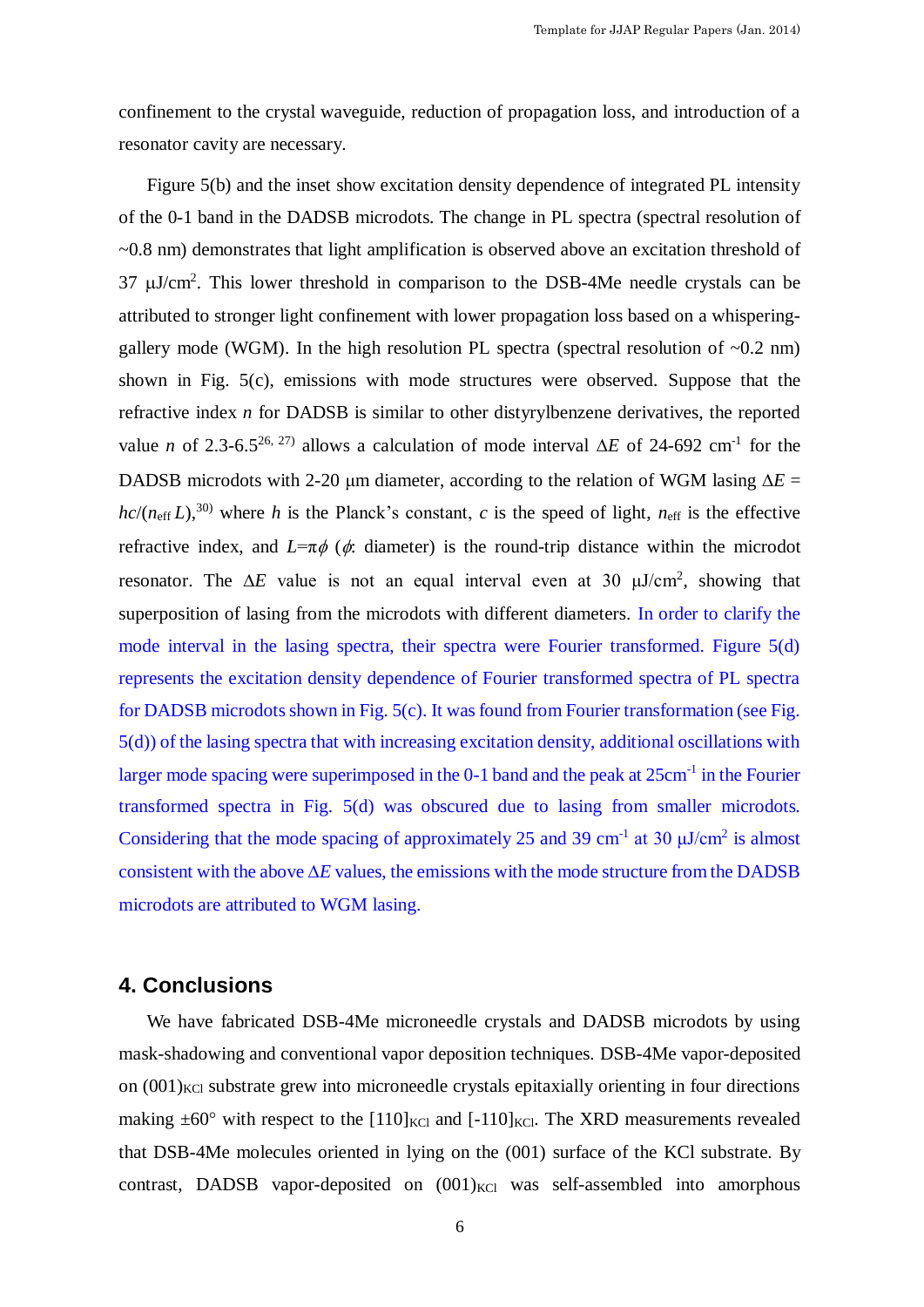microdots since its bulky peripheral groups promote molecular migration on the KCl surface.

ASE was observed above an excitation density of  $362 \mu J/cm^2$  for the DSB-4Me microneedle crystals while WGM lasing was observed above a lower threshold of 37  $\mu\mathrm{J/cm^2}$ for the DADSB microdots with higher waveguiding quality.

# **Acknowledgments**

This work was supported by JSPS KAKENHI Grant Number 19H02172. The authors thank Mr. S. Katao, Nara Institute of Science and Technology for XRD measurements.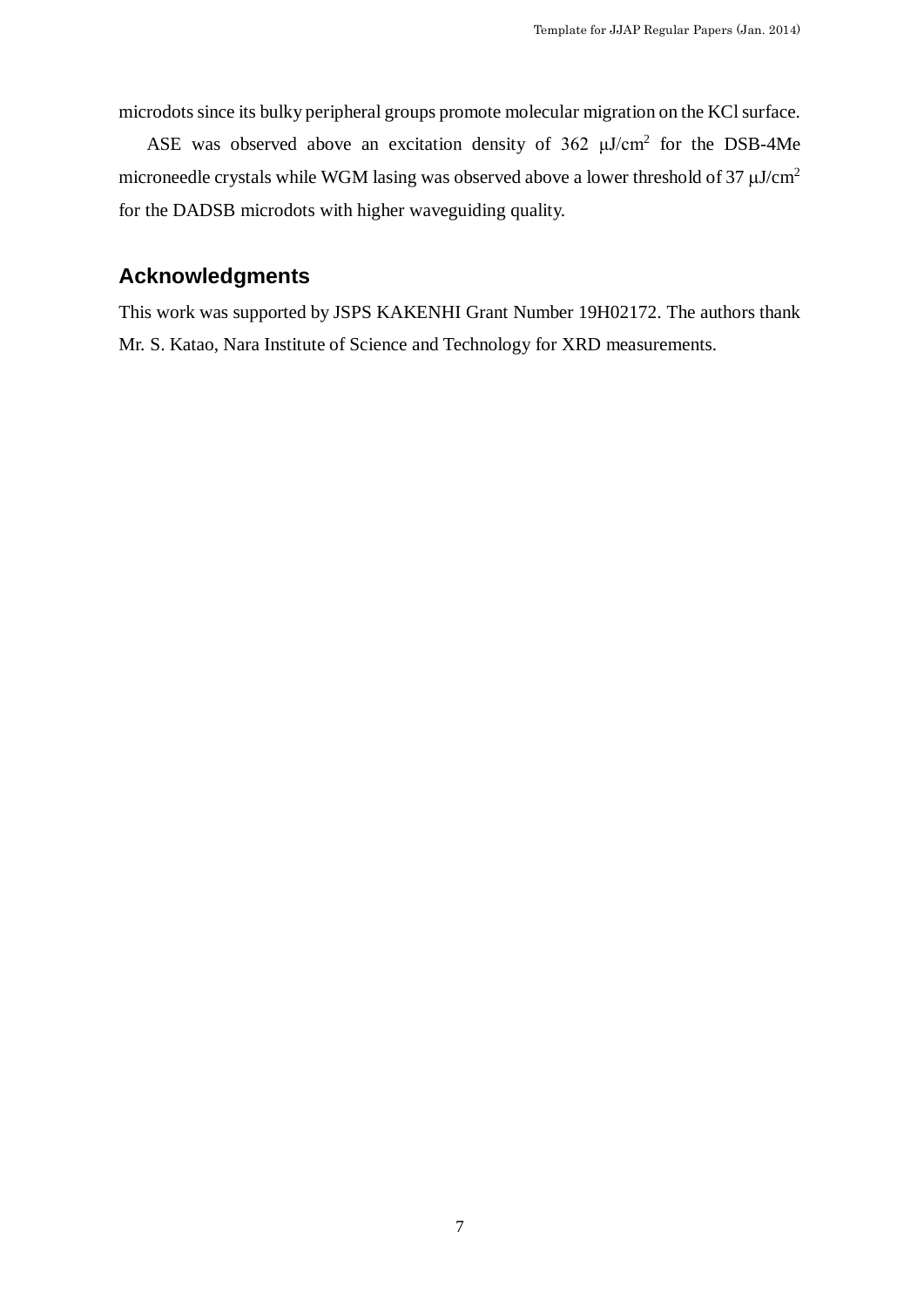## **References**

- 1) J. Liu, H. Zhang, H. Dong, L. Meng, L. Jiang, L. Jiang, Y. Wang, J. Yu, Y. Sun, W. Hu, and A. J. Heeger, Nat. Commun. **6**, 10032 (2015).
- 2) T. Kanagasekaran, H. Shimotani, K. Kasai, S. Onuki, R. D. Kavthe, R. Kumashiro, N. Hiroshiba, T. Jin, N. Asao, and K. Tanigaki, arXiv:1903.08869.
- 3) A. S. D. Sandanayaka, T. Matsushima, F. Bencheikh, S. Terakawa, W. J. Potscavage, Jr., C. Qin, T. Fujihara, K. Goushi, J.-C. Ribierre, and C. Adachi, Appl. Phys. Express **12**, 061010- 1 (2019).
- 4) E. Wertz, L. Ferrier, D. D. Solnyshkov, R. Johne, D. Sanvitto, A. Lemaître, I. Sagnes, R. Grousson, A. V. Kavokin, P. Senellart, G. Malpuech, and J. Bloch, Nat. Phys. **6**, 860 (2010).
- 5) M. T. Hill and M. C. Gather, Nat. Photon. **8**, 908 (2014).
- 6) S. Chénais and S. Forget, Polym. Int. **61**, 390 (2012).
- 7) R. C. Somers, M. G. Bawendi, and D. G. Nocera, Chem. Soc. Rev. **36**, 579 (2007).
- 8) F. Vollmer and S. Arnold, Nat. Methods **5**, 591 (2008).
- 9) P. Liu, X. He, J. Ren, Q. Liao, J. Yao, and H. Fu, ACS Nano **11**, 5766 (2017).
- 10) Z. Yu, Y. Wu, L. Xiao, J. Chen, Q. Liao, J. Yao, and H. Fu, J. Am. Chem. Soc. **139**, 6376 (2017).
- 11) K. Torii, T. Higuchi, K. Mizuno, K. Bando, K. Yamashita, F. Sasaki, and H. Yanagi, ChemNanoMat **3**, 625 (2017).
- 12) C. Wei, S.-Y. Liu, C.-L. Zou, Y. Liu, J. Yao, and Y. S. Zhao, J. Am. Chem. Soc. **137**, 62 (2015).
- 13) C. Zhang, C.-L. Zou, Y. Yan, C. Wei, J.-M. Cui, F.-W. Sun, J. Yao, and Y. S. Zhao, Adv. Optical Mater. **1**, 357 (2013).
- 14) K. Bando, H. Fujii, K. Mizuno, K. Narushima, A. Miyazaki, F. Sasaki, S. Hotta, and H. Yanagi, ChemNanoMat **4**, 936 (2018).
- 15) S. Fujiwara, K. Bando, Y. Masumoto, F. Sasaki, S. Kobayashi, S. Haraichi, and S. Hotta, Appl. Phys. Lett. **91**, 021104 (2007).
- 16) H. Liu, X. Cao, Y. Wu, Q. Liao, A. J. Jiménez, F. Würthner, and H. Fu, Chem. Commun. **50**, 4620 (2014).
- 17) X. Wang, Q. Liao, X. Lu, H. Li, Z. Xu, and H. Fu, Scientific Reports **4**, 7011 (2014).
- 18) M. Schiek, F. Balzer, K. Al-Shamery, A. Lützen, and H.-G. Rubahn, J. Phys. Chem. C **113**, 9601 (2009).
- 19) H.-H. Fang, R. Ding, S.-Y. Lu, Y.-D. Yang, Q.-D. Chen, J. Feng, Y.-Z. Huang, and H.-B. Sun, Laser Photonics Rev. **2**, 281 (2013).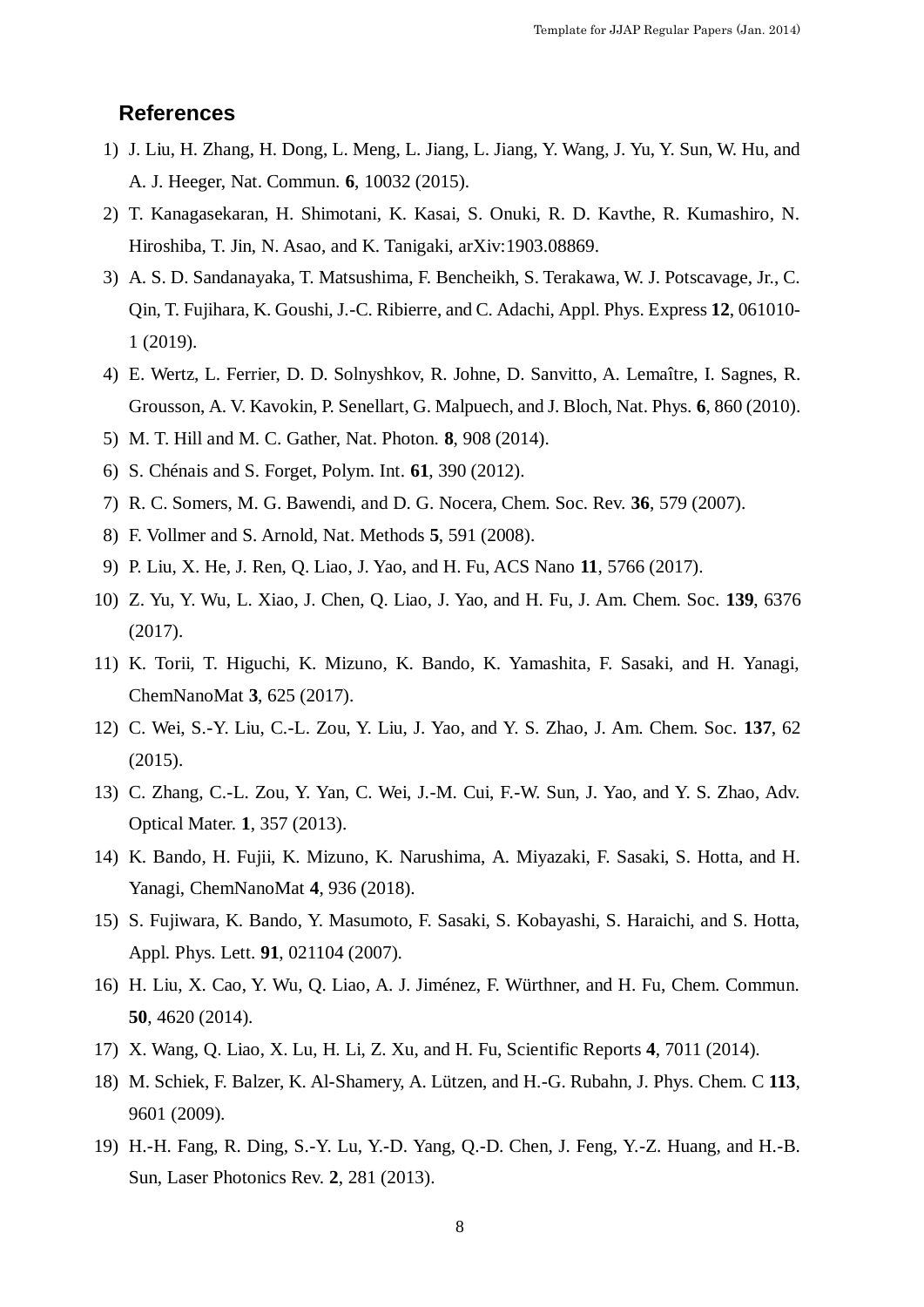- 20) H. Mizuno, U Haku, Y. Marutani, A. Ishizumi, H. Yanagi, F. Sasaki, and S. Hotta, Adv. Mater. **24**, 5744 (2012).
- 21) T. Yamao, N. Sakamoto, S. Hotta, H. Mizuno, and H. Yanagi, Jpn. J. Appl. Phys. **51**, 11PD03-1 (2012).
- 22) H. Yanagi, N. Matsuoka, M. Kondo, M. Nagawa, and Y. Taniguchi, Langmuir **17**, 5491 (2001).
- 23) H. Yanagi, M. Kondo, N. Matsuoka, M. Nagawa, and Y. Taniguchi, Chem. Mater. **13**, 4800 (2001).
- 24) Z. Xu, Q. Liao, X. Wang, and H. Fu, Adv. Optical Mater. **2**, 1160 (2014).
- 25) J. Gierschner, Larry Lüer, B. Milián-Medina, D. Oelkrug, H.-J. Egelhaaf, J. Phys. Chem. Lett. **4**, 2686 (2013).
- 26) S. Varghese, S.-J. Yoon, S. Casado, R. C. Fischer, R. Wannemacher, S. Y. Park, and J. Gierschner, Adv. Optical Mater. **2**, 542 (2014).
- 27) X. Wang, Q. Liao, Q. Kong, Y. Zhang, Z. Xu, X. Lu, and H. Fu, Angew. Chem. Int. Ed. **53**, 5863 (2014).
- 28) R. Kabe, H. Nakanotani, T. Sakanoue, M. Yahiro, and C. Adachi, Adv. Mater. **21**, 4034 (2009).
- 29) H. Yanagi and T. Morikawa, Appl. Phys. Lett. **75**, 187 (1999).
- 30) X. Zhang, X. Zhang, J. Xu, X. Shan, J. Xu, and D. Yu, Opt. Lett. **34**, 2533 (2009).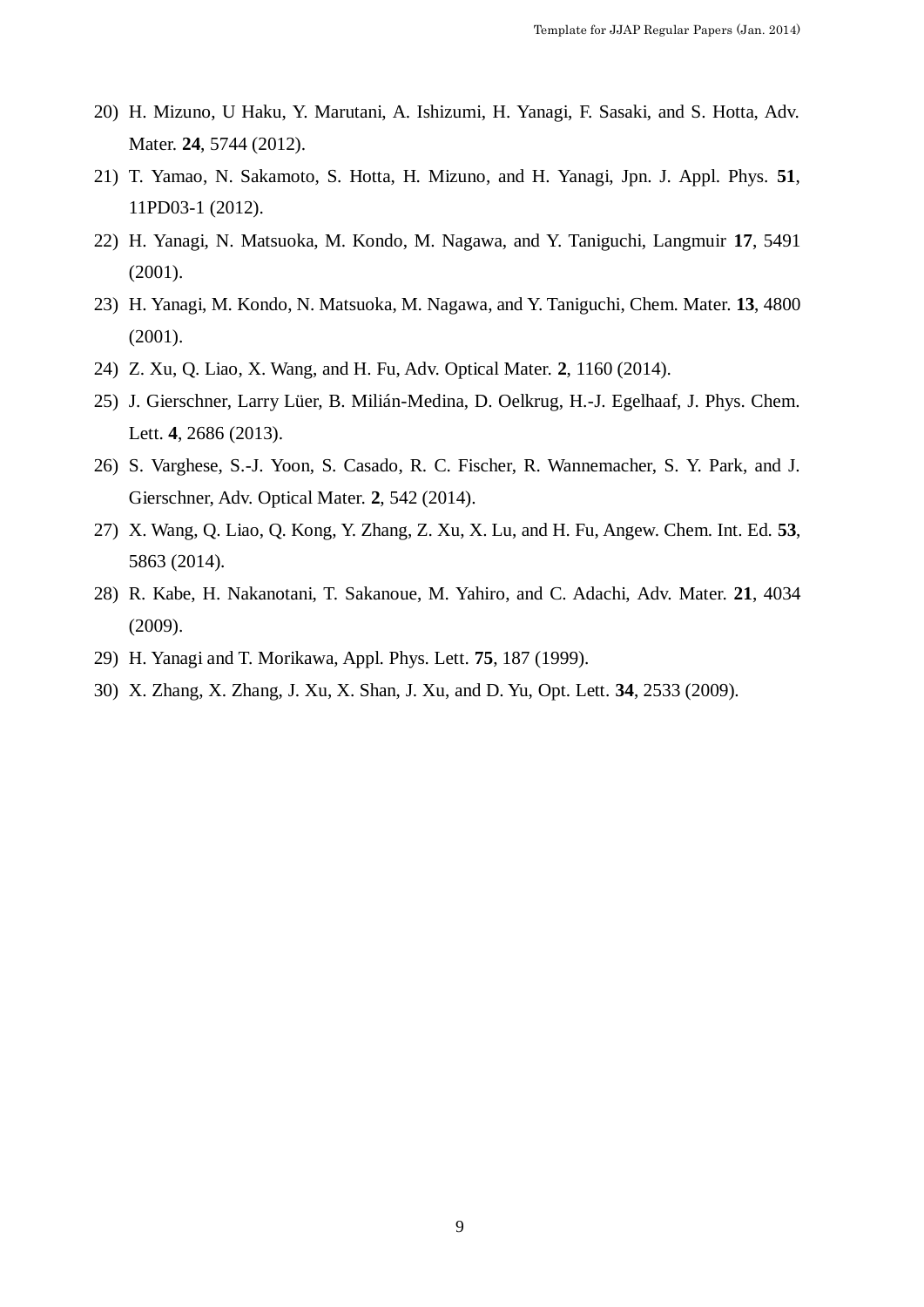# **Figure Captions**

**Fig. 1.** (a) Molecular structure of DSB-4Me. Fluorescence micrographs of DSB-4Me deposited on  $(001)_{KCL}$  kept at 100<sup>o</sup>C without (b) and with (c) shadow-mask with pinholes. (d) Chemical structure of DADSB. Fluorescence micrographs of DADSB microdots deposited on  $(001)_{\text{KCl}}$  kept at 180°C without (e) and with (f) shadow-mask.

**Fig. 2.** AFM images of representative DSB-4Me microneedle crystals and DADSB microdots. Figures 2(b) and 2(d) indicate cross-sectional profiles showing height and width of the DSB-4Me microneedle crystal (marked with line in Fig. 2(a)), and diameter and thickness of the DADSB microdots (marked by line in Fig. 2(c)).

**Fig. 3.** Fluorescence micrographs of DSB-4Me microneedle crystals deposited on  $(001)_{\text{KCl}}$ taken without (a) and with  $((b), (c))$  polarizer. Figures 3(b) and 3(c) were taken with electric vectors  $\vec{E}$  set parallel to  $[110]_{\text{KCl}}$  and  $[-110]_{\text{KCl}}$  directions of KCl substrate, respectively. (d) Schematic diagram for epitaxial orientation showing lying adsorption of DSB molecules on ionic row along  $\langle 110 \rangle_{\text{KCl}}$ .

**Fig. 4**. (a) XRD pattern of the DSB-4Me microneedle crystals. (b) Schematic representation of molecular alignment in the (200) plane of DSB-4Me crystal. (c) XRD pattern of DADSB microdots transferred onto a glass substrate.

**Fig. 5.** Excitation density dependence of PL spectra of DSB-4Me microneedle crystals (a) and DADSB microdots capped with  $MgF_2$  layer (b, c). The inset in Figs. 5(a) and 5(b) indicate excitation density dependences of integrated PL intensity of the 0-1 band. Figure 5(c) shows high-resolution PL spectra of the DADSB microdots. (d) Excitation density dependence of Fourier transformed spectra of PL spectra for DADSB microdots in Fig. 5(c).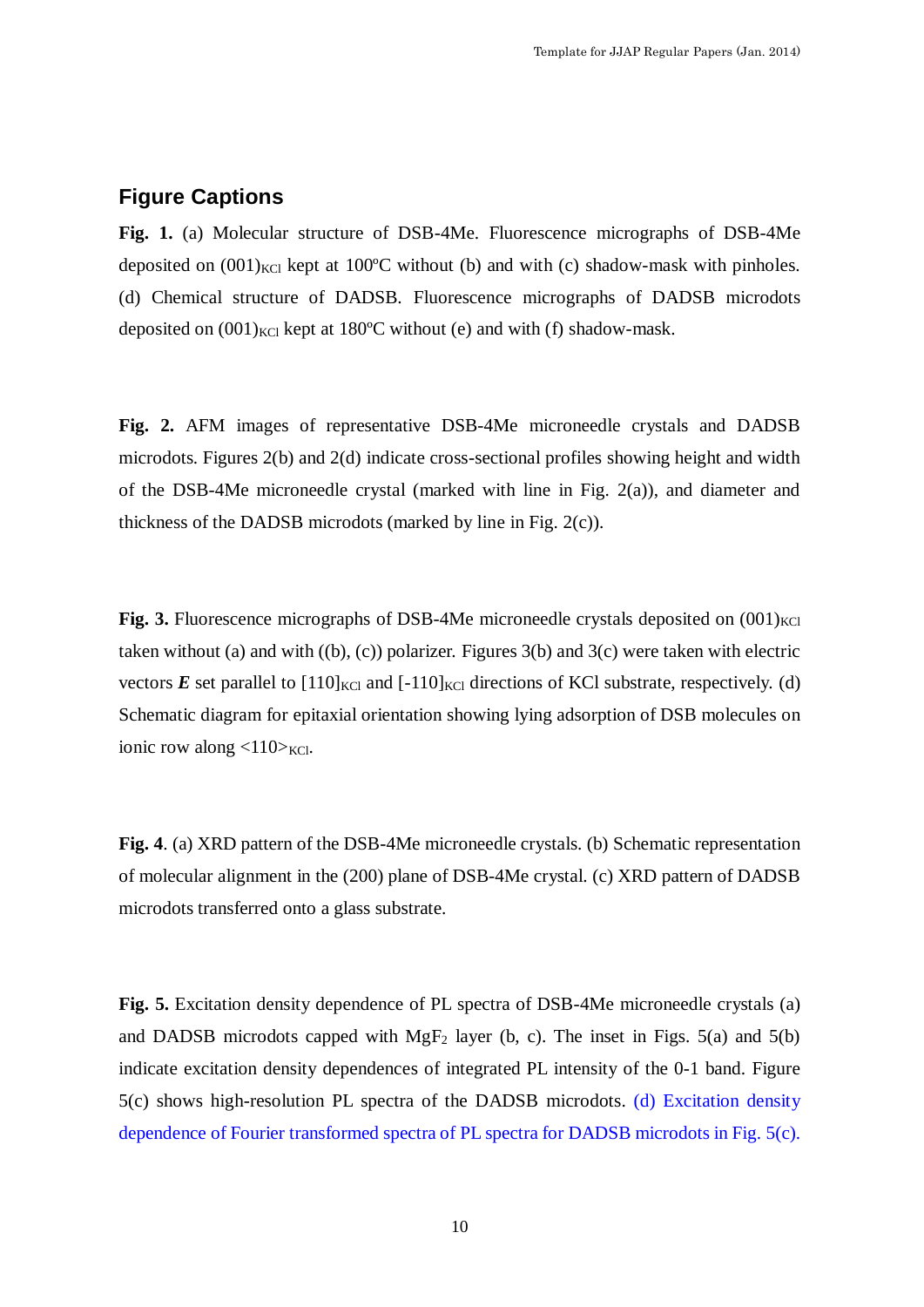

Fig.1.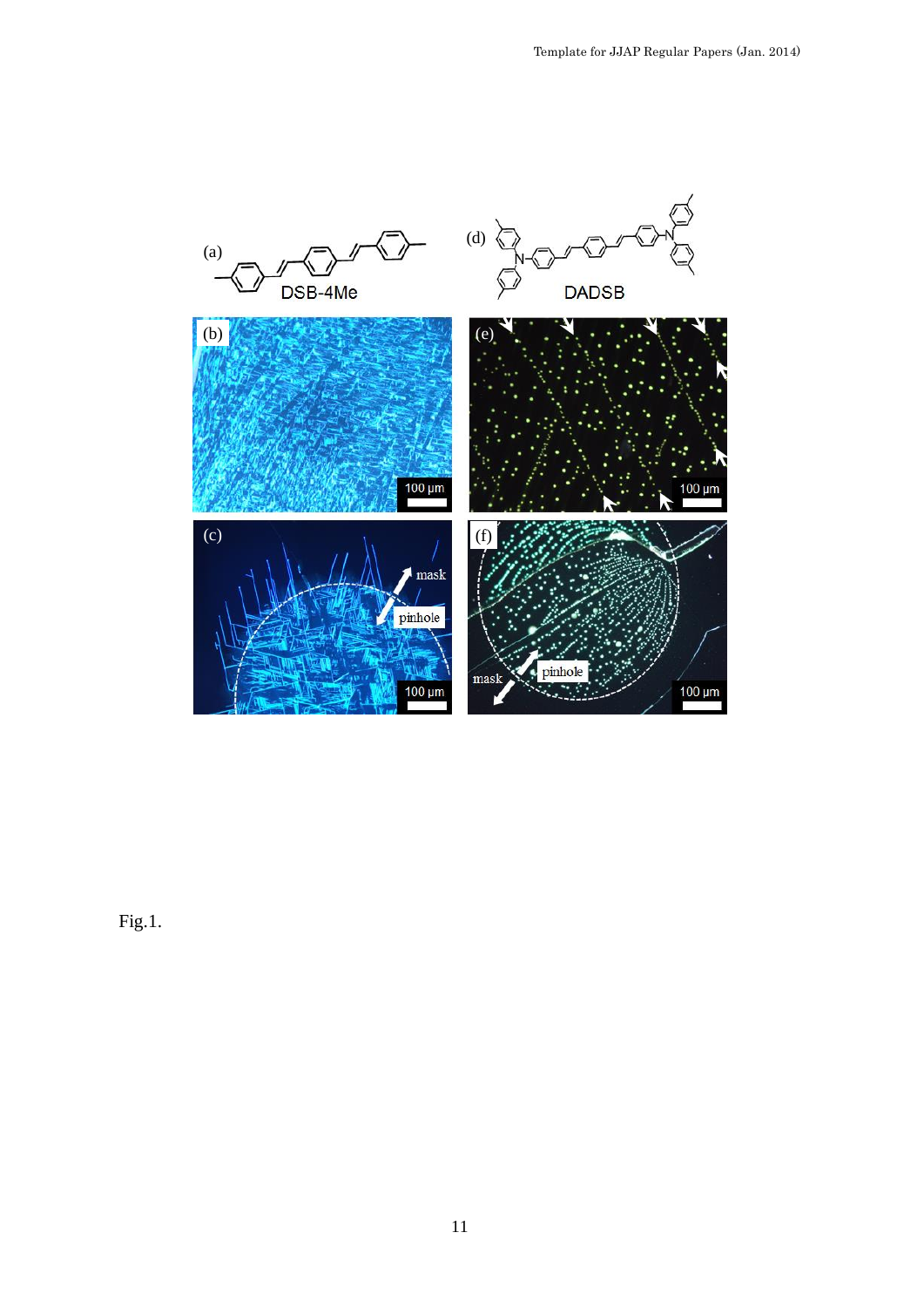

Fig. 2.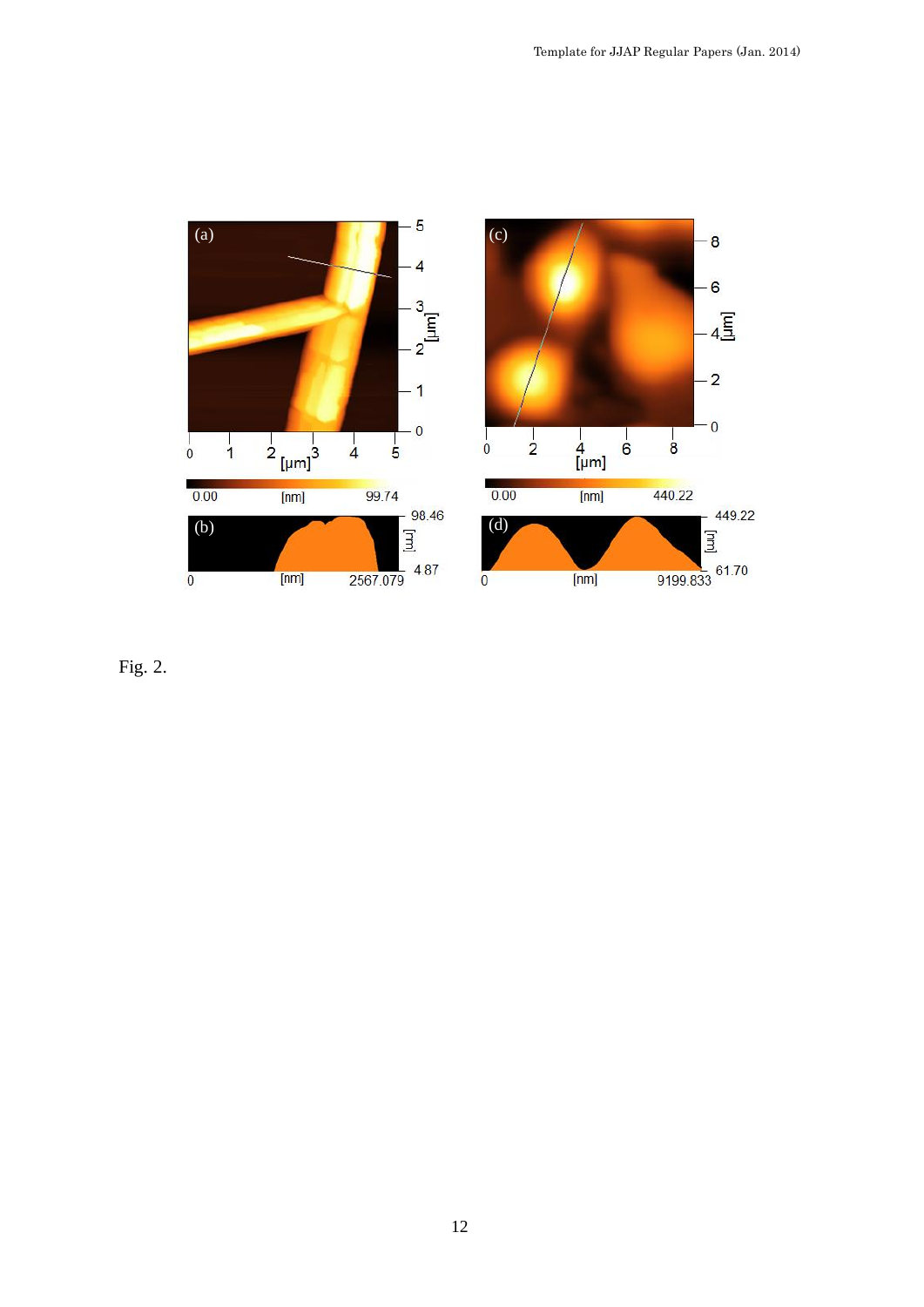



Fig. 3.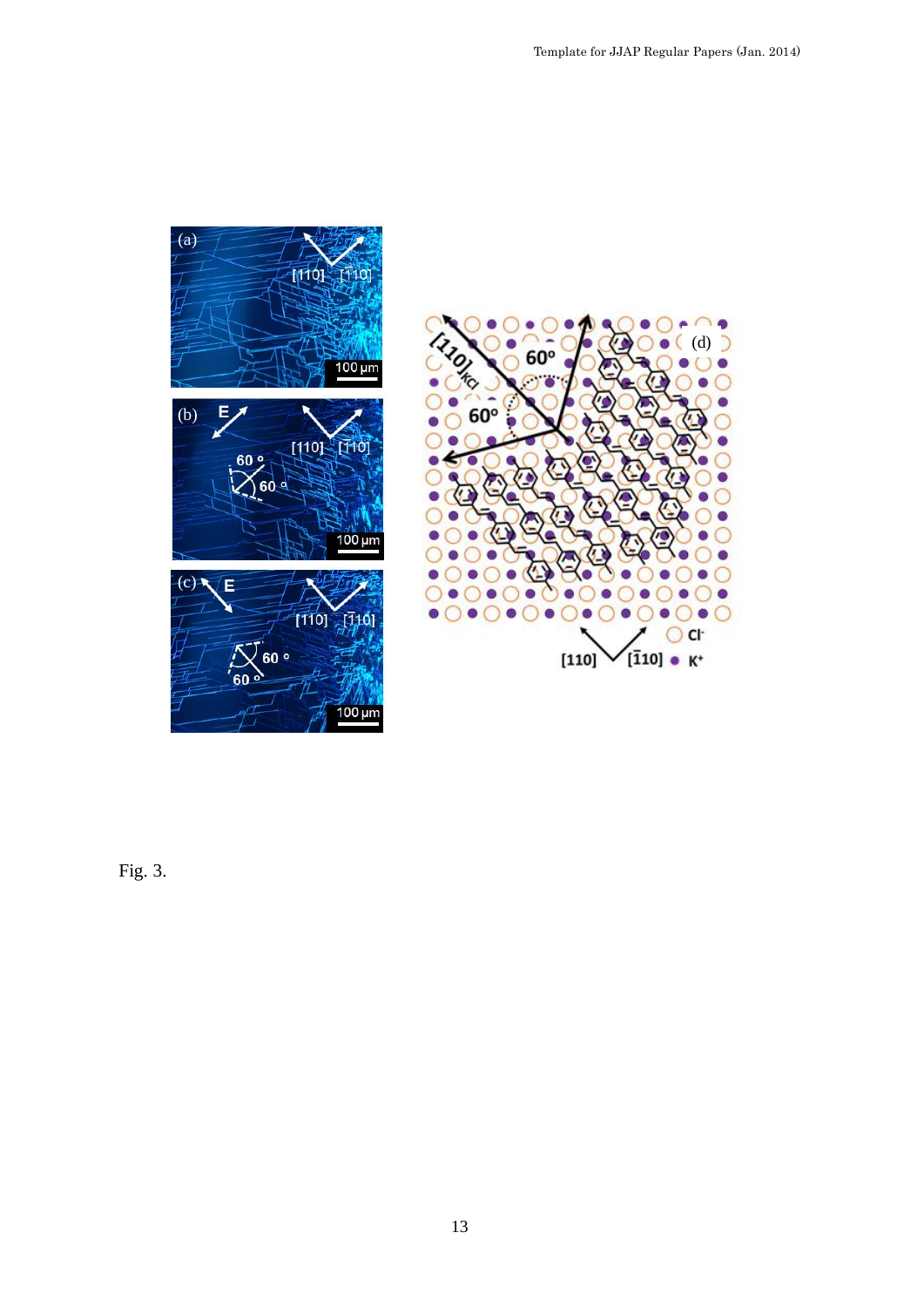

Fig. 4.